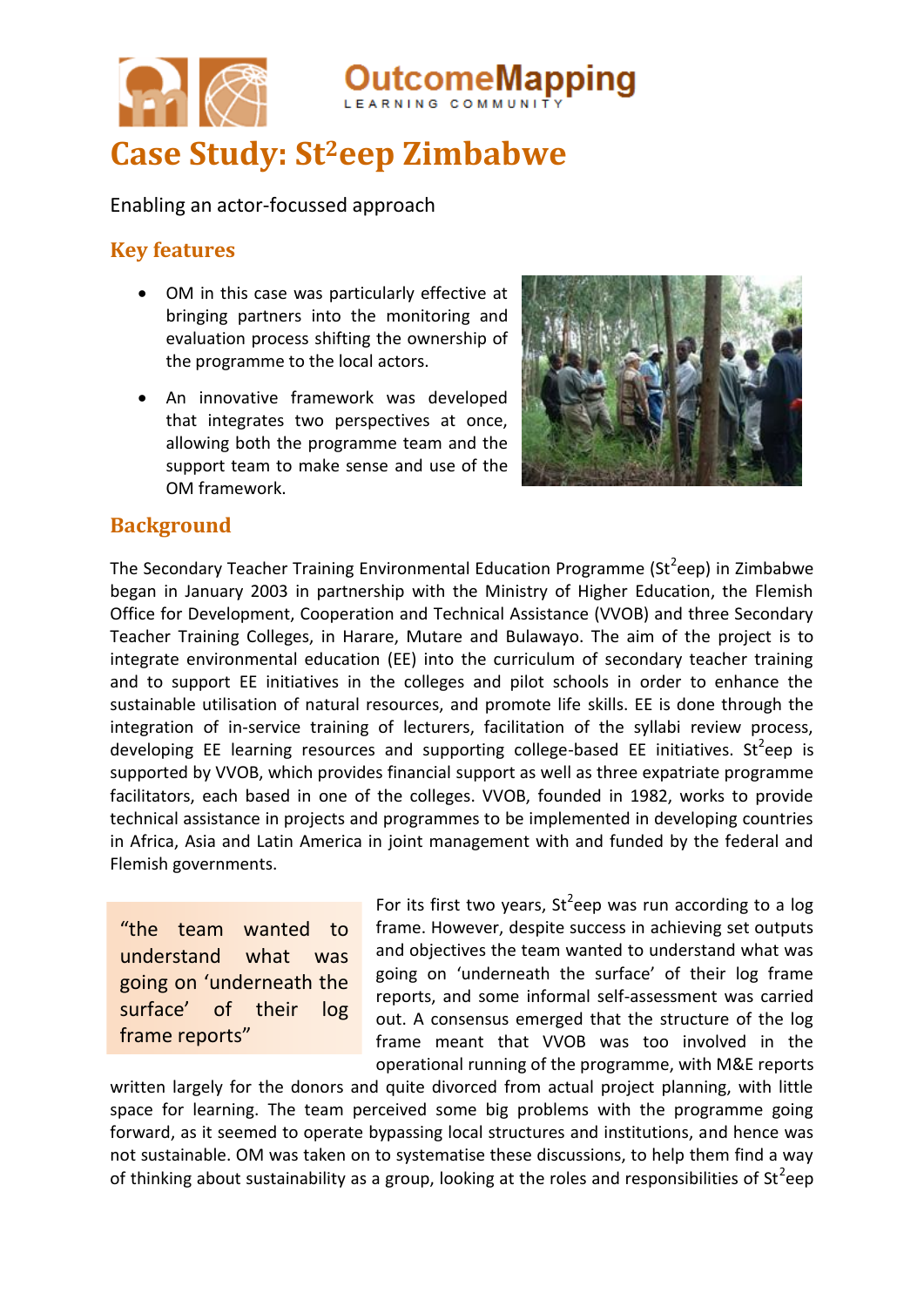

comeMapping

in relation to their local partners, and to translate this into a new concept for the role of the St<sup>2</sup>eep programme.

# **Introducing and applying Outcome Mapping**

Discussions about St<sup>2</sup>eep's sustainability and its PM&E system began in August 2004 and an in-depth self-assessment workshop was held in December that year. The planning for St<sup>2</sup>eep phase 2 began in January 2005, the decision to use OM came in March 2005 and the first OM workshop took place in June 2005.

The gap between the decision and the workshop allowed time for the reflecting on the methodology. There was a period of 2-3 months in which VVOB staff explored, read and discussed the potential of Outcome Mapping. They then held three large workshops: one to develop a framework for St<sup>2</sup>eep, one to determine the role of VVOB, and one to design the M&E framework. Progress monitoring reports were compiled by  ${\rm St}^2$ eep and VVOB; progress monitoring meetings and team learning activities were held every four months. Lessons learned from the monitoring process fed into the management cycle during operational and national management team meetings that were organised after each monitoring cycle.

A number of important lessons about introducing and applying outcome mapping emerged during this process:

- The team felt that introducing OM was helped by the strength of the concepts and principles behind it, and the accessible manual. These concepts were more easily understood by immediately applying them to their own situation, and taking care not to use too many technical terms (especially with local partners).
- The participants in the workshop were also very important. As well as having a very experienced facilitator, they were very fortunate to have all boundary partner groups represented in each workshop. This enabled effective learning, and it allowed them to achieve a realistic balance of expectations.
- The introduction of OM was greatly helped by the small, enthusiastic team tasked with championing the framework. They acted as an "engine" for the implementation of OM, and the small size of this 'nucleus' made it easier to get things started, working hard to ensure that materials would make sense to other staff. They also helped to maintain momentum behind OM, providing follow-up and assistance with implementation.
- Also important was the attitudes of the wider team: implementing OM relied on the strong and widespread conviction that there was a problem with the way the programme operated and the role of their normal M&E activities, combined with a willingness and knowledge to address such challenges head-on. It emphasises the importance of having people *convinced by* OM to be able to implement it properly.
- These factors were reinforced by external support: the VVOB country representative for Zimbabwe was supportive of St<sup>2</sup>eep using OM, and saw it as a chance to pilot the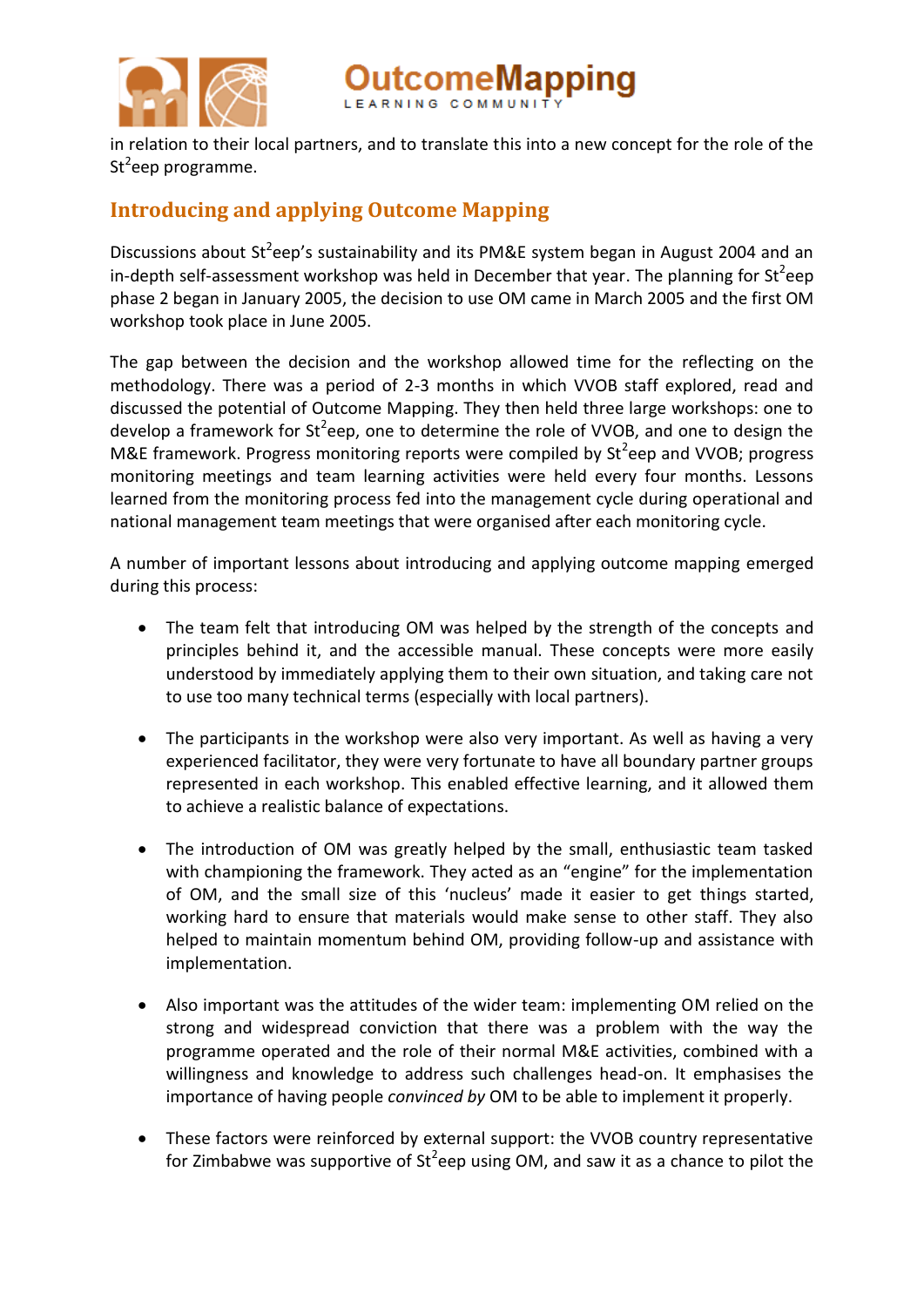

comeMapping

approach. St<sup>2</sup>eep was also connected with a programme in Ecuador which was applying OM at the same time, and an external consultant provided much support.

# **Developing the framework**

Two interlinked frameworks were created to guide the St<sup>2</sup>eep programme. Because St<sup>2</sup>eep is a cooperation programme rather than an organisation, it was difficult to define exactly who was the implementing team, and who were the boundary partners. The programme structure was therefore redesigned around two interconnected OM systems: the  $1<sup>st</sup>$  OM system, guiding St<sup>2</sup>eep, defines the St<sup>2</sup>eep college coordinators and vice coordinators as the implementing team, influencing the college EE steering team, college administration, government ministries and the University of Zimbabwe, with the students and lecturers as the beneficiaries. The 2<sup>nd</sup> OM system, guiding VVOB's support to St<sup>2</sup>eep, defines the VVOB facilitators as the implementing team, influencing the St<sup>2</sup>eep college coordinators and vice coordinators as their boundary partners, and the college administration, government ministries, university and EE college steering team as beneficiaries (see diagram below).



A number of lessons emerged about fitting an OM framework to your context:

 The successful implementation of outcome mapping was in part down to building on what was already there. St<sup>2</sup>eep already had strong participatory structures in place, and good relationships with local institutions and groups. There was also a feeling in the team that the principles behind OM were aligned with the emerging consensus on the future direction of the St<sup>2</sup>eep programme, around supporting local actors and processes, and focusing on learning. However, OM did help the team be more systematic and strategic about applying these principles, pushing them towards looking at their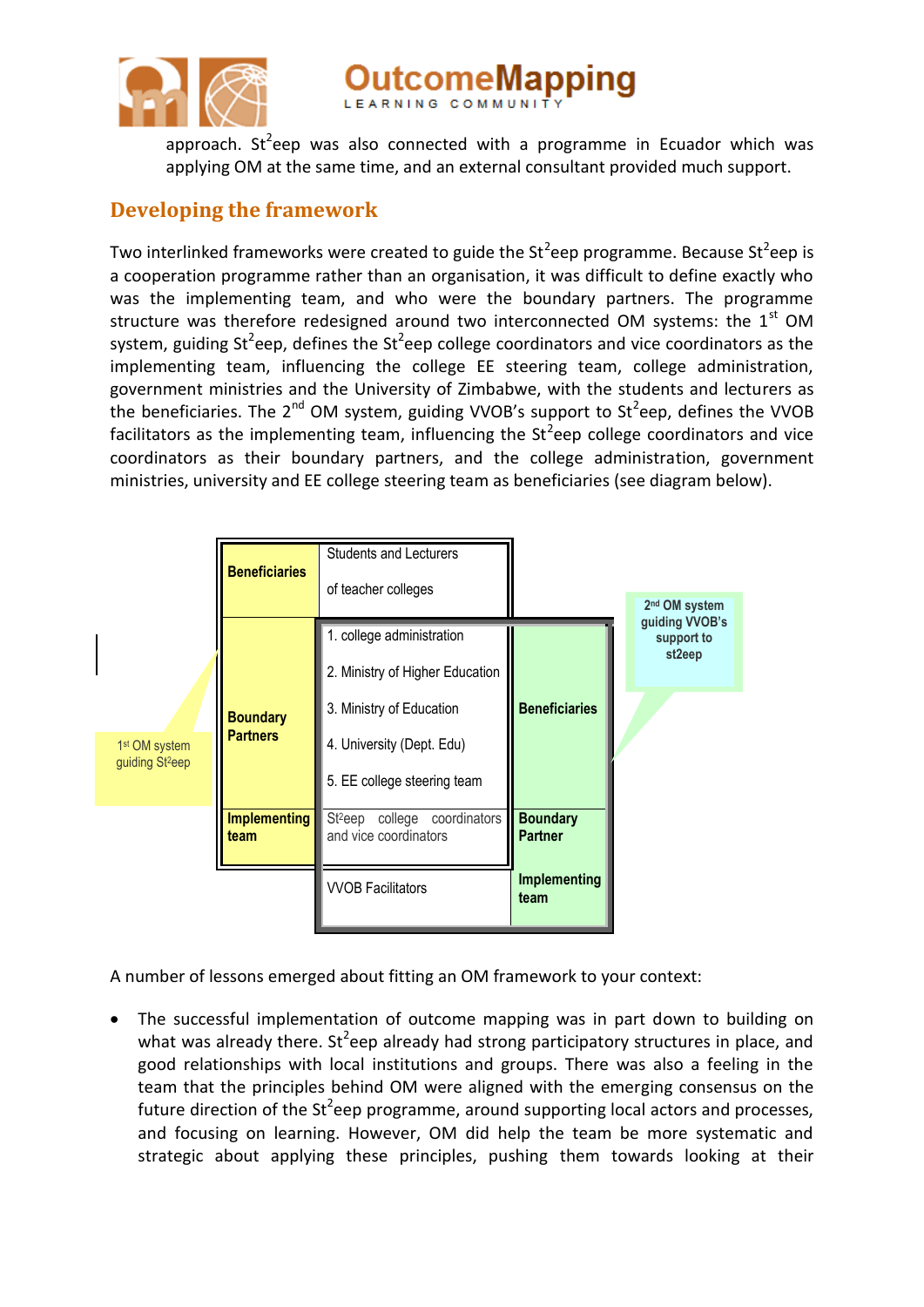

tcomeMapping

responsibilities and making hard choices on how to support their boundary partners rather than 'shortcutting' them.

- $\bullet$  OM also gave the St<sup>2</sup>eep team the tools and the space to embed organisational learning. This was greatly enhanced by having assessments of the project by boundary partners, thanks to the trust and space for learning that was already there. It allowed them to ask the important 'why' questions in monitoring and evaluation, and look less at "what was or wasn't done?" and more at "what does this *mean*?".
- The shift towards deeper reflection and self-evaluation was not easy, however. Especially in some contexts, not everyone is used to asking themselves what their own strengths and weaknesses are, and what they should do differently. The Action Learning Sets (informal meetings held to allow space for open reflection) helped with this, giving the coordinators time to examine their own traits, and reflect on their own way of doing things. This not only helped with their organisational learning, it also meant that they had a united front when talking about OM to others.

## **Concluding remarks**

Outcome Mapping has helped to make St2eep´s monitoring and evaluation process more actor-focused in its approach, enhancing motivation for learning. Ownership of St2eep's monitoring and evaluation system, and of its programming, has become more endogenous, as St2eep coordinators in each of the colleges became increasingly the leaders of St2eep. Outcome Mapping has also been able to draw the boundary partners into the monitoring and evaluation processes which has resulted in a deeper understanding of their expectations and responsibilities, has strengthened their partnership with the project team and has enhanced their commitment towards the project. This has successfully contributed to strengthened capacity of the boundary partners and to the sustainability of the project. Since this case study was carried out, VVOB funding for St2eep has come to an end in December 2008. Even after the funding had ended, St2eep continued to operate as a strong local project that is able to organise environmental education activities in the colleges and schools. St2eep´s current involvement in a national livelihoods training programme for primary schools (July 2009) and in introducing environmental education in primary teacher training colleges provides evidence for this.

# **Further information**

'Learning the way forward: Adapting St2eep's planning, monitoring and evaluation process through Outcome Mapping' Kaia Ambrose http://www.outcomemapping.ca/resource/resource.php?id=160

'Is there life after the logframe? An account of an Outcome Mapping experience in education?' Huib Huyse and Steff Deprez

### **Acknowledgements**